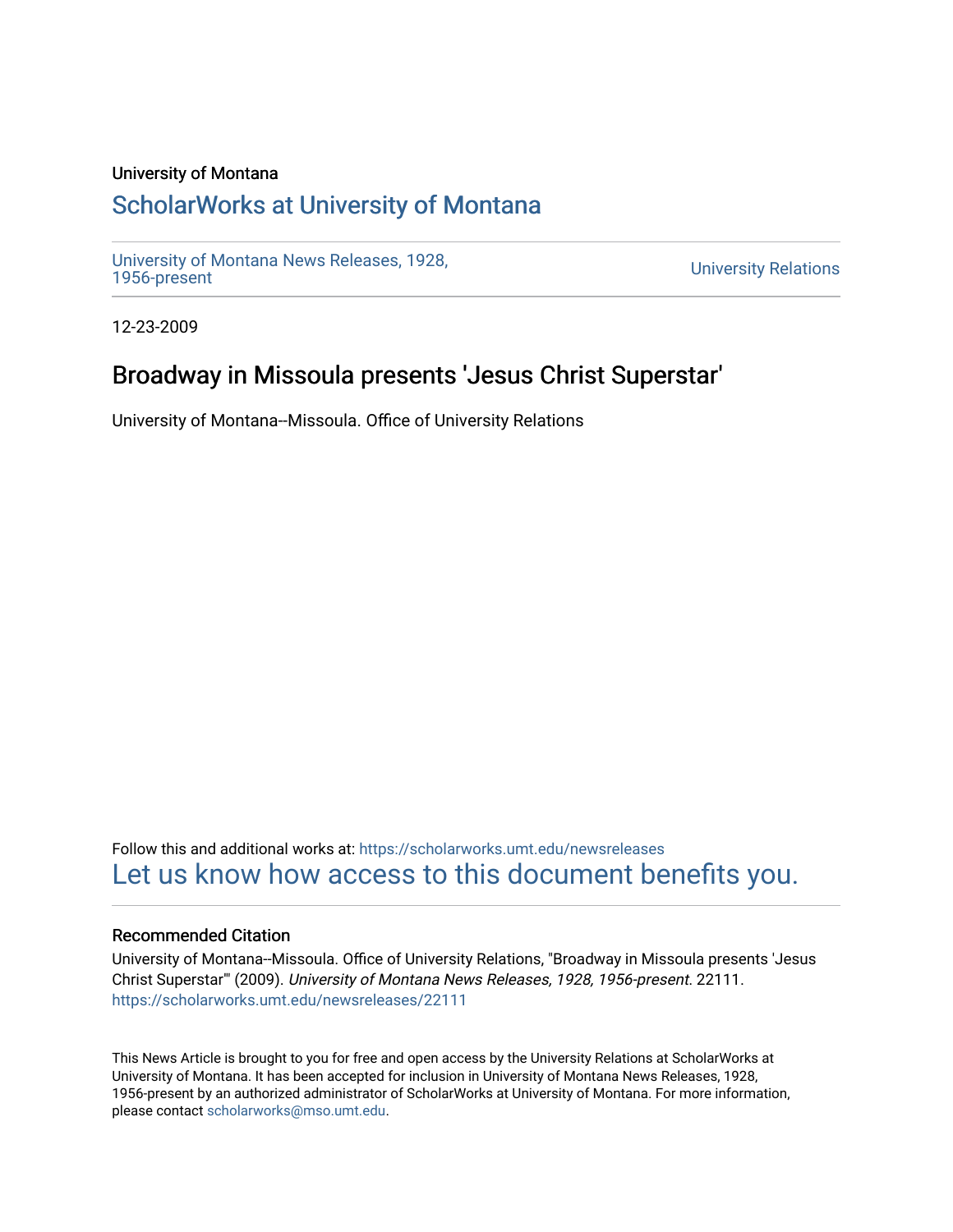

UNIVERSITY RELATIONS • MISSOULA, MT 59812 • 406.243.2522 • FAX: 406.243.4520

## <u>KELEA</u>S

Dec. 23, 2009

Contact: Jessica Felten, Theatre Council, 312-274-1800, [jessicafelten@theatrecouncil.com;](mailto:jessicafelten@theatrecouncil.com) Broadway in Missoula, 888-712-2929, [info@broadwayinmissoula.com](mailto:info@broadwayinmissoula.com).

### **BROADWAY IN MISSOULA PRESENTS 'JESUS CHRIST SUPERSTAR'**

#### **MISSOULA -**

"Jesus Christ Superstar," the groundbreaking rock opera by legends Andrew Lloyd Webber and Tim Rice, will come to Missoula for a one-night-only performance Wednesday, Jan. 27, at The University of Montana's Adams Center.

The show begins at 8 p.m. Tickets start at \$37 and are on sale now at GrizTix.com or by calling 888-MONTANA.

"Jesus Christ Superstar" earned five Tony nominations after its 1971 Broadway debut. The musical is known for songs such as "Superstar," "Everything's Alright" and "I Don't Know How To Love Him."

Set in two acts, "Jesus Christ Superstar" tells the story of the last seven days in the life of Jesus of Nazareth. "Superstar" dramatizes Jesus' entry into Jerusalem, the unrest caused by his preaching and popularity, his betrayal by Judas and trial before Pontius Pilate, and his ultimate crucifixion.

Golden Globe-nominated actor Ted Neeley reprises his role as Jesus in the film version of "Jesus Christ Superstar" in this tour. Dallett Norris directs.

"Jesus Christ Superstar" is produced by the Theatre Council and presented by Broadway in Missoula.